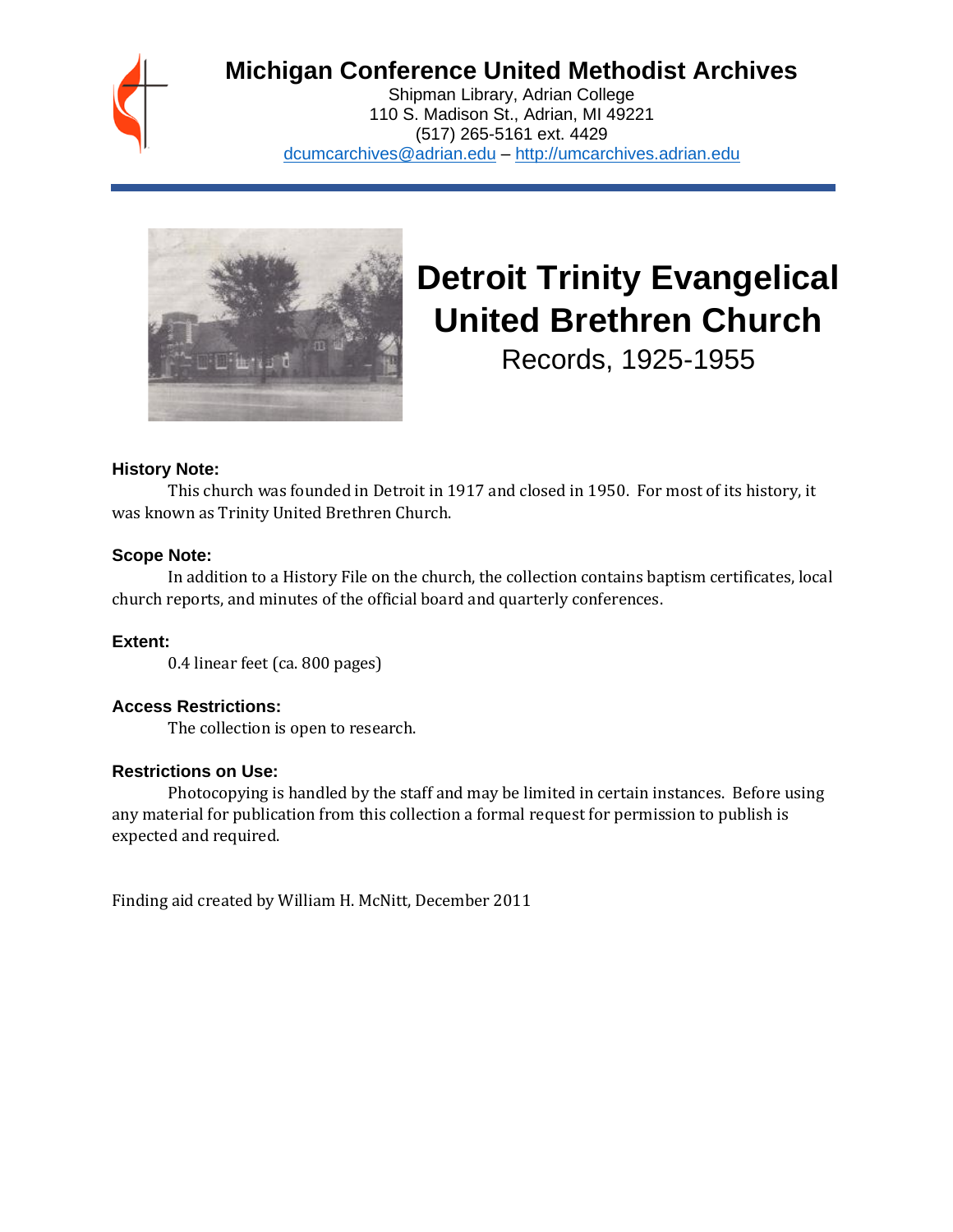### **Appointments List**

- 1917-1918: To be supplied
- 1918-1919: Charles N. Gladwell
- 1919-1920: A.C. Emmons
- 1920-1921: J. Bacon
- 1920-1921: Charles V. Mull
- 1921-1925: Horatio S. Cooper
- 1925-1927: Clayton I. Fisher
- 1926-1928: Clifford N. Stormes
- 1928-1929: J. Elmer Lutz
- 1929-1931: Raymond L. Boadway
- 1931-1932: Marion K. Richardson
- 1932-1936: Ralph Reed
- 1936-1944: James A. Beardsley
- 1944-1946: Walter W. Arnold
- 1946-1948: Paul J. Smith
- 1947-1950: Arthur M. Coldren